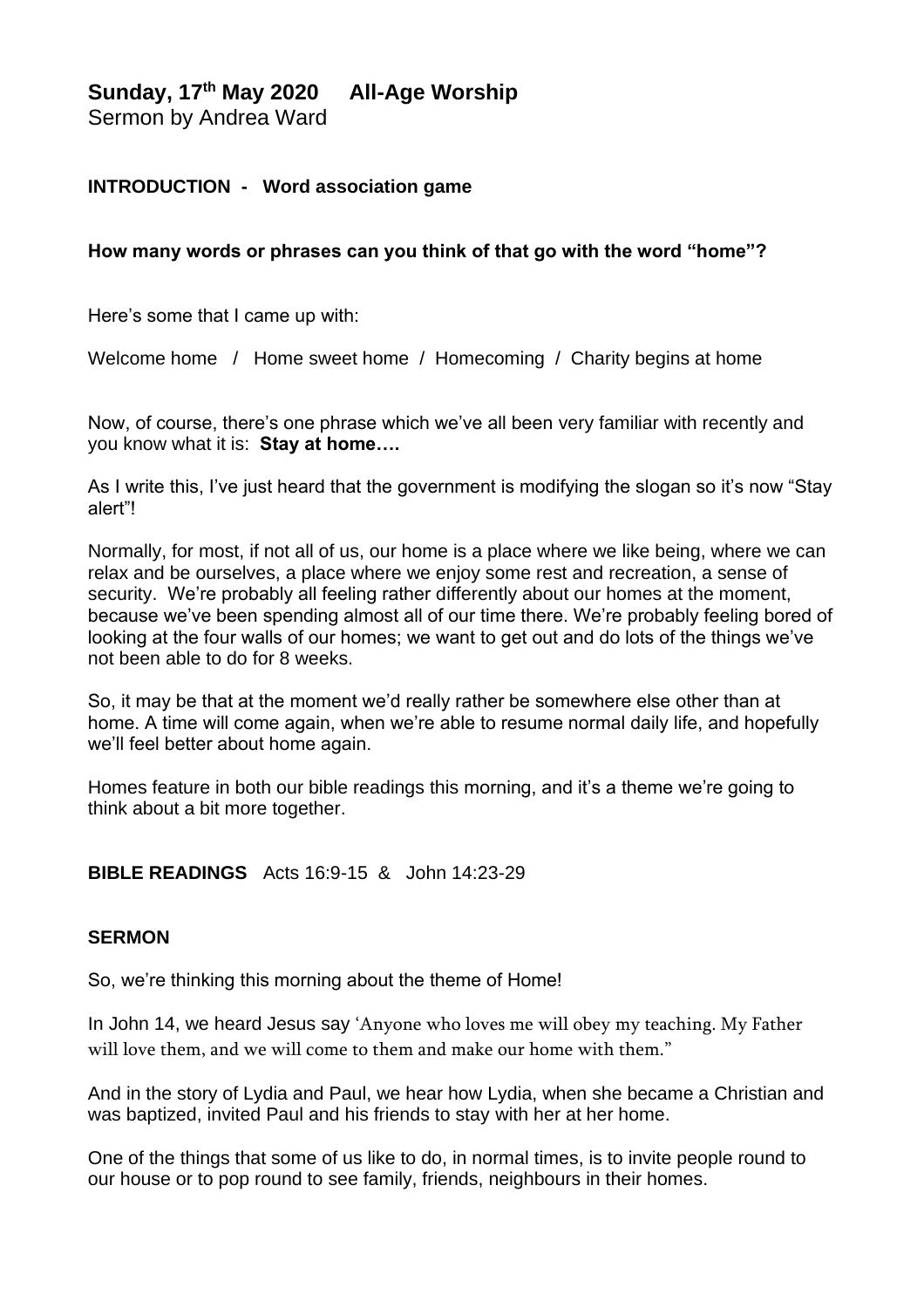If you're of school age, I wonder which of your friends do you like inviting round to play, or hang out with? Or whose home do you go round to? When we get together with others at home, what do we do? We chat (hopefully!), maybe eat together or have a coffee / tea; laugh, joke, talk about important things together, watch a film….

Jesus seemed to love spending time with people in their homes. And in John's gospel, when the disciples met Jesus for the first time, the first thing he did was to invite them to some and see he was staying - come and see my pad, my home.

## **I wonder if you can remember some of the times when Jesus visited people in their homes?**

Examples: Luke 5 - at the house of Matthew, the tax collector; Luke 10 - at the home of Martha and Mary; Luke 7 - invited to the home of Simon, the Pharisee;

Sometimes Jesus invited himself round! The story of Zacchaeus.

Jesus seemed to love spending time with people in their homes, eating, feasting, chatting about life, telling stories, teaching.

### **If you'd been there when Jesus was alive, and he'd asked to come and visit you in your home, I wonder how you'd have felt?**

### **Take a moment to think …..**

*Special? Important? Honoured? Excited? Surprised - why me?*

*Wow! Jesus wants to be friends with me!*

After all the friendship, intimacy, comradeship that the disciples and others had enjoyed with Jesus, in John 14 Jesus introduces them to the idea that he's going to be leaving them to go back to another home, home with his Father:

"My Father's house has many rooms; if that were not so, would I have told you that I am going there to prepare a place for you? And if I go and prepare a place for you, I will come back and take you to be with me that you also may be where I am." *John 14:2-3*

You can imagine when they heard Jesus say this, the shock waves that must have gone through them. How they would miss his presence, his company, his companionship! And imagine how those who became Christians in the days after Jesus had risen and returned to heaven, could have felt when they heard the stories of Jesus eating and sharing with people in their homes - feeling they'd missed out on the kind of intimacy and closeness to Jesus that people had experienced when he was with people physically, in their homes e.g. Mary sitting at Jesus's feet; Matthew holding a banquet for him…

The promise of one day having a room in the Father's house in heaven, sharing with Jesus again over food was wonderful. But how about the here and now? How about for us today? Well, if we thought having Jesus come to stay in your physical home wasn't enough, Jesus had an even greater promise: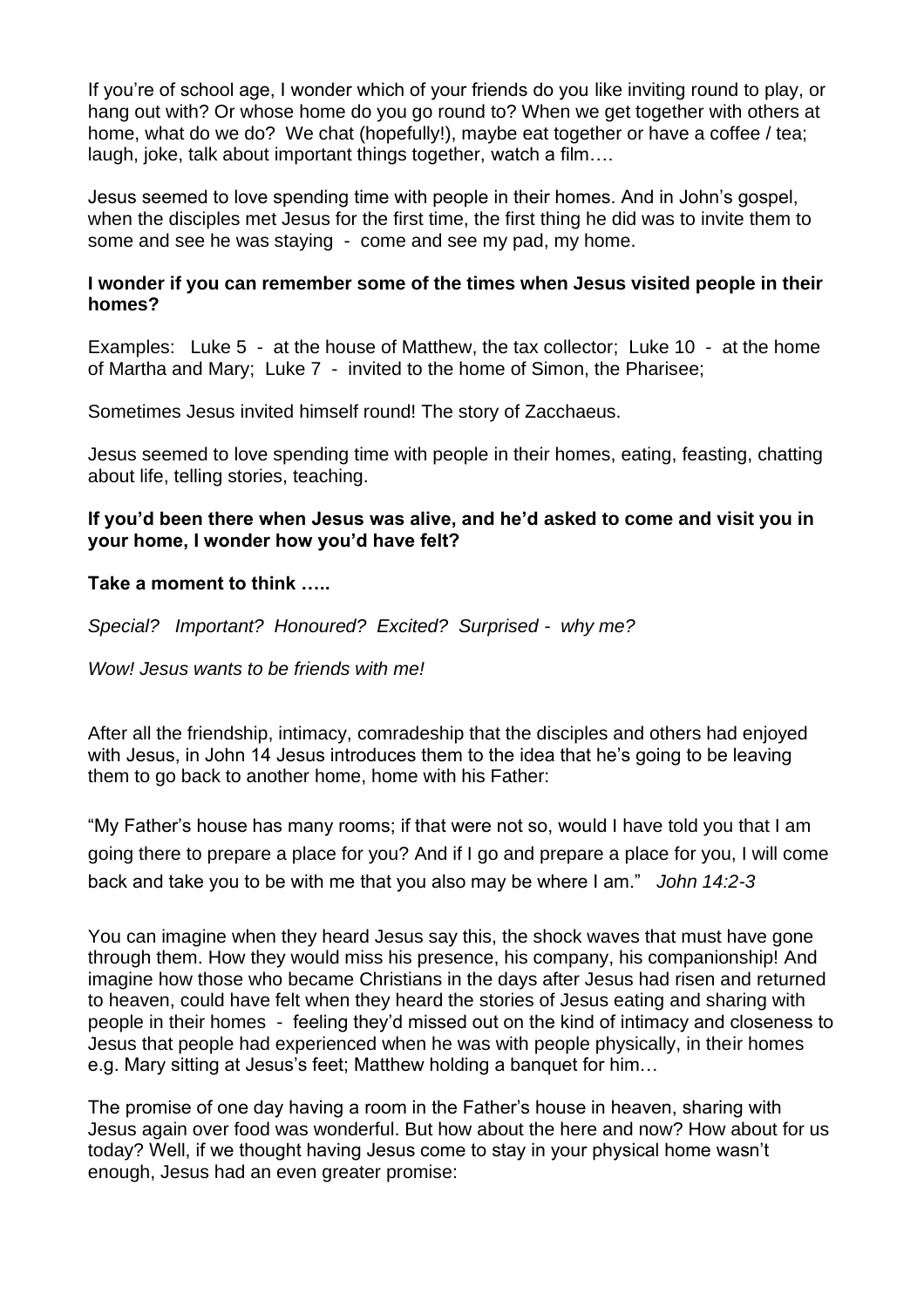"Anyone who loves me will obey my teaching. My Father will love them, and we will come to them and make our home with them." *John 14:23*

Jesus wanted to reassure them that while he wouldn't be present physically anymore, they could continue to know his presence, his being with them. They and we need never feel that we're home alone, on our own, because Jesus has promised that he and his Father will come and make their home in us.

The Lord, who had always dwelled in a place, a Temple, the Holy of Holies where no one except a priest could enter, was going to come and make his home in you and me! Yes, we still meet with the Lord in buildings - in our church building on Magpie Hall Road and we look forward to sensing his presence there among us when we meet together there again to worship. But God has taken up residence in us, in anyone who loves Him and has welcomed him.

I'm sure that Jesus had many memories of meals at people's homes in mind, some recorded in the bible and many that weren't, when he spoke to John in a vision, all those years after he had returned to his Father in heaven:

"Here I am! I stand at the door and knock. If anyone hears my voice and opens the door, I will come in and eat with that person, and they with me." *Revelation 3:20:*

It's a wonderful picture in which Jesus is saying, for anyone who listens to me and welcomes me, I will come into your heart and be with you and share my life with you, and enjoy the kind of depth of friendship and intimacy of eating together…

But how is God dwelling in us possible? Through the coming of the Holy Spirit, of course - that great and wonderful day that we shall be celebrating in two weeks time at Pentecost. The Holy Spirit who, Jesus tells us, is our Advocate - supporting us, standing by our side, encouraging us, defending us; our Teacher - who reminds us of God's word and God's ways, guiding us; our Comforter - bringing peace within our troubles; the One who never leaves us on our own.

**"**Peace I leave with you; my peace I give you. I do not give to you as the world gives. Do not let your hearts be troubled and do not be afraid." *John 14:27*

With God, Jesus and the Father dwelling within us, by the Holy Spirit, there is nothing that can happen in our life and in this world that will ever be able to separate us from God's love dwelling in us. Yes, we may feel afraid and troubled at times because of what life throws up at us, but Jesus promises that he and the Father are in us and with us, and we can receive and rest in God's peace.

But isn't there a caveat, a condition on this wonderful promise of God dwelling in us, making his home within us?

John 14:23, Jesus says:

"Anyone who loves me will obey my teaching. My Father will love them, and we will come to them and make our home with them."

No one wants to stay or live in a home where they don't feel welcome, where they know that the person has uninvited them. God won't stay with us if we tell him he's no longer